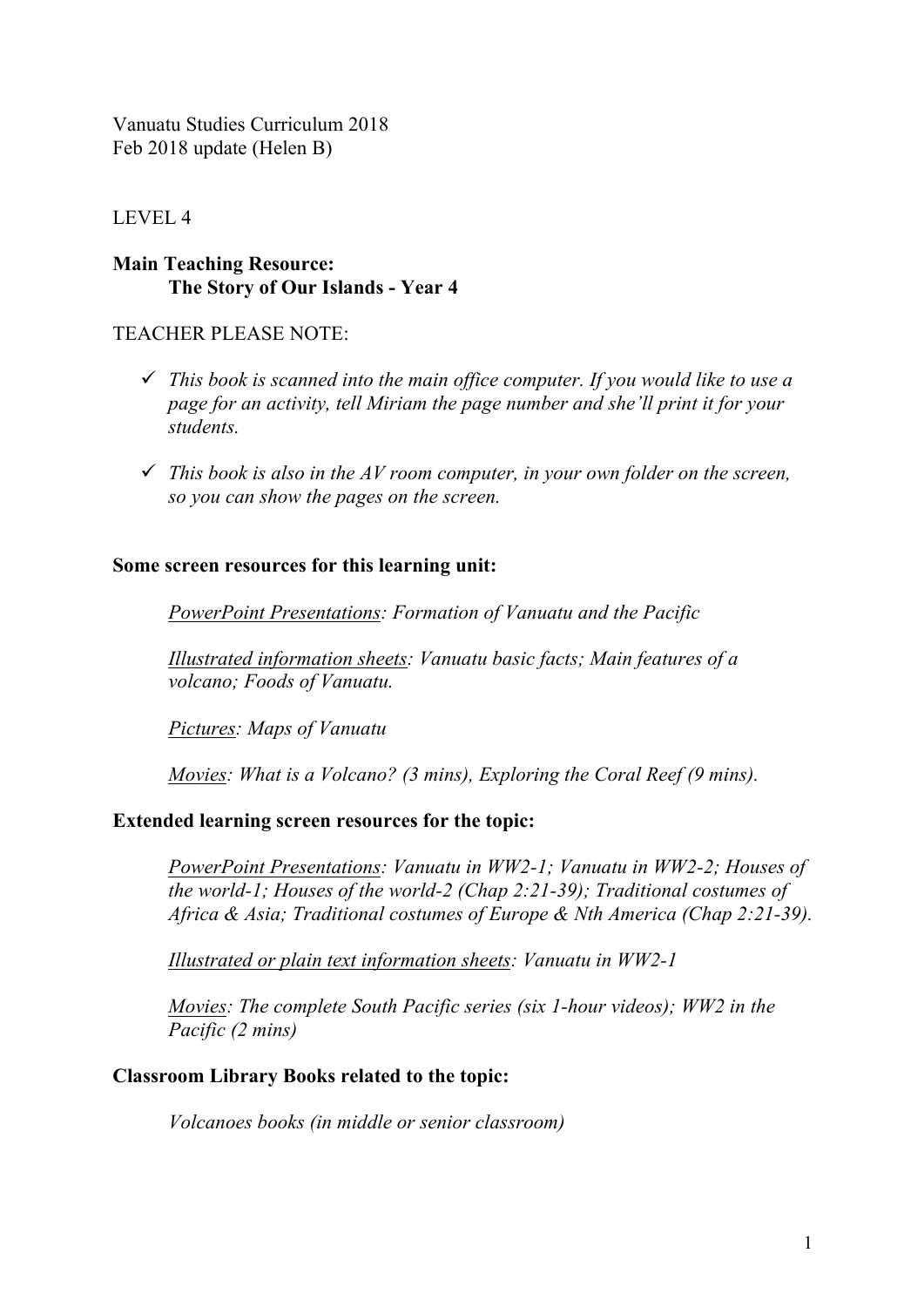#### **Unit Title: THE STORY OF OUR ISLANDS**

### **Topic 1, Lesson 1: The names of our islands (Chapter 2, pages 21-39)**

Learning Outcomes:

o Learn the map of Vanuatu, its island groups and islands, and how they were formed.

#### **Topic 1, Lesson 2: The names of our islands (Chapter 2, pages 21-39)**

Learning Outcomes:

o Learn about the different parts of a volcano.

### **Topic 1, Lesson 3: The names of our islands (Chapter 2, pages 21-39)**

Learning Outcomes:

o Learn that volcanoes can cause earth tremours and tsunamis, and about ones that have caused damage in Vanuatu.

### **Topic 1, Lesson 4: The names of our islands (Chapter 2, pages 21-39)**

Learning Outcomes:

o Learn about coral, and carol atolls.

### **Topic 1, Lesson 5: The names of our islands (Chapter 2, pages 21-39)**

Learning Outcomes:

o Learn about the languages spoken in Vanuatu, and which are similar to others.

### **Topic 1, Lesson 6: The names of our islands (Chapter 2, pages 21-39)**

Learning Outcomes:

o Learn about how archaeologists can discover some things about the history of Vanuatu's people; about Chief Roy Mata, and Chief Ti Tongoa Liseiriki.